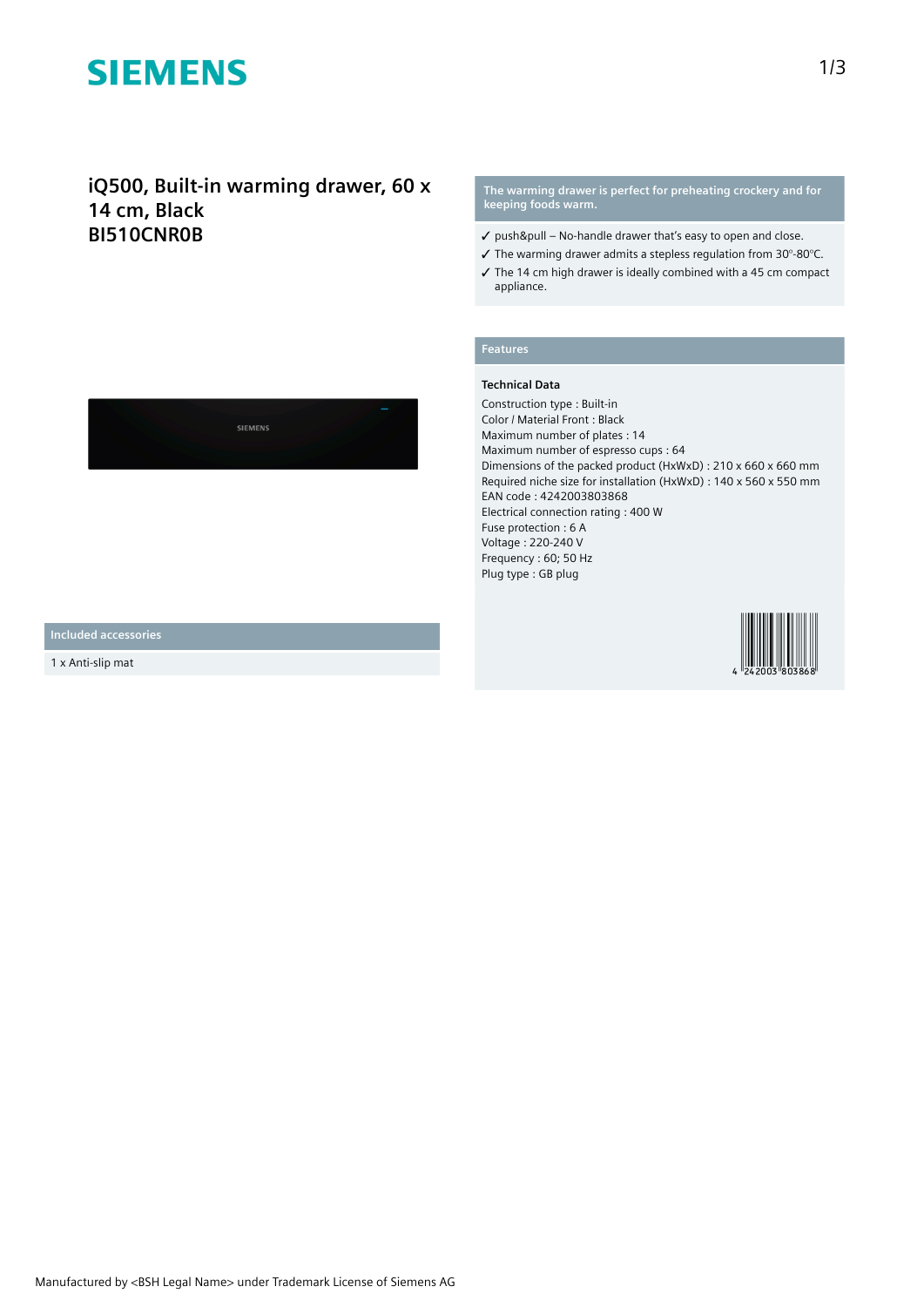# **SIEMENS**

# **iQ500, Built-in warming drawer, 60 x 14 cm, Black BI510CNR0B**

### **Features**

### **Design**

- Can accommodate up to:
- -14plates
- -64 espresso cups ● Cavity inner surface: stainless steel
- Stainless steel control dial
- Handleless push-pull opening mechanism

#### **Programmes/functions**

- 4 Functions: keeping drinks and food warm, pre-warming of
- tableware, yeast dough proving, thawing of delicate foods

## **Accessories**

● 1 x Anti-slip mat

#### **Performance/technical information**

- Cavity volume: 23 l
- Loading up to 15 kg
- Nominal voltage: 220 240 V
- Power cord length 150 cm Cable length
- Total connected load electric: 0.4 KW
- Appliance dimension (hxwxd): 140 mm x 594 mm x 540 mm
- Niche dimension (hxwxd): 140 mm x 560 mm 568 mm x 550 mm
- Please refer to the dimensions provided in the installation manual